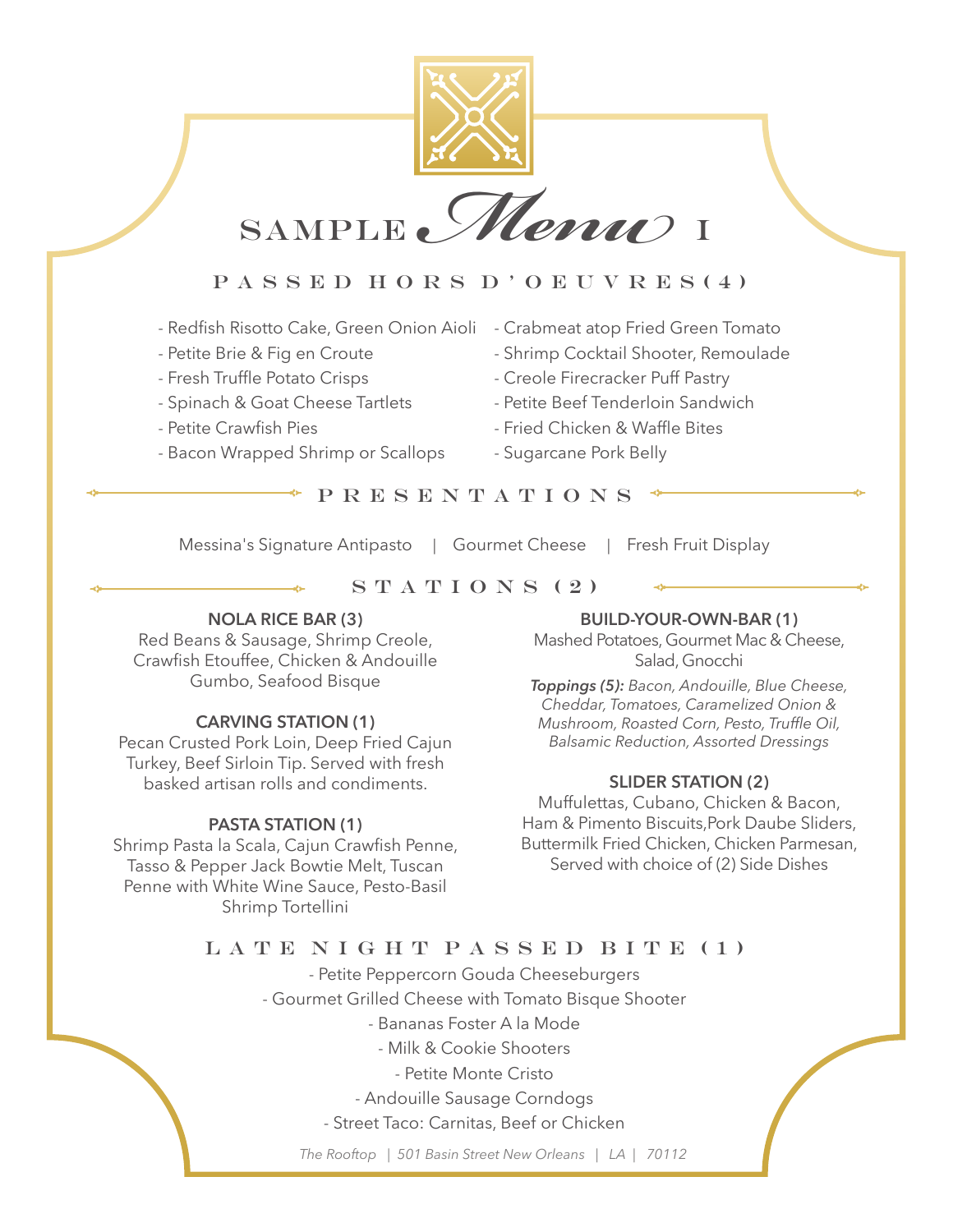

SAMPLE *Menu* II

# PASSED HORS D'OEUVRES(4)

- Redfish Risotto Cake, Green Onion Aioli Crabmeat atop Fried Green Tomato
- 
- 
- Crawfish Beignets with Creole Aioli Beef Wellington
- 
- Bacon Wrapped Shrimp or Scallops Ahi Tuna or Chicken Lettuce Wraps
- 
- Thai Duck on Rice Cake  $\overline{\phantom{a}}$  Shrimp & Goat Cheese Crepes
- Parmesan Zucchini Fritter Chef Mark's Crab Cakes
	-
- Petite Crawfish Pies Fried Chicken & Waffle Bites
	-

P R E S E N T A T I O N S

Messina's Signature Antipasto | Gourmet Cheese | Fresh Fruit Display

## $S T A T I O N S (3)$

## **NOLA RICE BAR (3)**

Red Beans & Sausage, Shrimp Creole, Crawfish Etouffee, Seafood Gumbo, Seafood Bisque

## **CARVING STATION (1)**

Andouille Cornbread Stuffed Pork Loin, Deep Fried Cajun Turkey, Beef Sirloin Tip. Served with fresh basked artisan rolls & condiments.

#### **PASTA STATION (1)**

Shrimp Pasta la Scala, Cajun Crawfish Penne, Tasso & Pepper Jack Bowtie Melt, Tuscan Penne with White Wine Sauce, Wild Mushroom Ravioli with Bordelaise Sauce, Italian Sausage Rose Pasta

### **BUILD-YOUR-OWN-BAR (1)**

Mashed Potatoes, Gourmet Mac & Cheese, Salad, Gnocchi

*Toppings (5): Bacon, Andouille, Blue Cheese, Cheddar, Tomatoes, Caramelized Onion & Mushroom, Roasted Corn, Pesto, Truffle Oil, Balsamic Reduction, Assorted Dressings* 

### **SLIDER STATION (2)**

Muffulettas, Cubano, Chicken & Bacon, Ham & Pimento Biscuits, Pulled Pork Biscuits, Pork Daube Sliders, Buttermilk Fried Chicken, Chicken Parmesan, Beer Braised Short Rib. Served with choice of (2) Side Dishes

## LATE NIGHT PASSED BITE (1)

- Petite Peppercorn, Bacon and Munster Cheeseburgers

- Gourmet Grilled Cheese with Tomato Bisque Shooter

- Bananas Foster A la Mode

- Campfire S'mores

- Petite Monte Cristo

- Andouille Sausage Corndogs

- Street Taco: Carnitas, Beef or Chicken

*The Rooftop | 501 Basin Street New Orleans | LA | 70112*